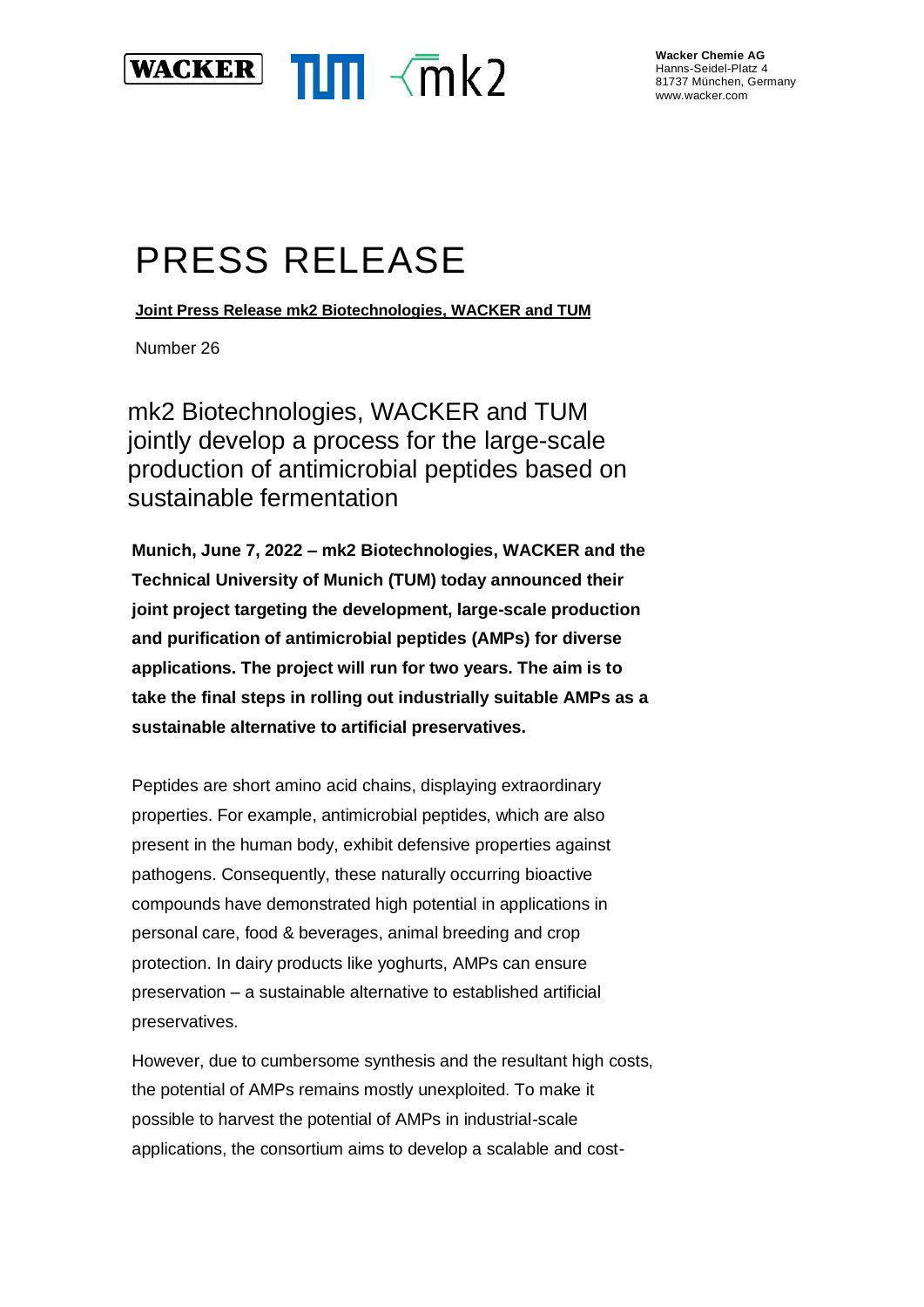

June 7, 2022 Press Release No. 26 Page 2 of 4

efficient production platform based on microbial fermentation using only sustainable raw materials in the production process. The project particularly targets the development of new, highly potent AMPs, the development of a planetary circulating solid-liquid reactor, and the integration of both technologies into large-scale bio-production facilities.

"AMPs are a highly interesting product class, which we can produce with our innovative peptide synthesis platform. While providing high activities, conventional technologies have been struggling with largescale AMP production at sufficiently low costs – a problem we aim to overcome within the joint project," said Dr. Konstantinos Antonopoulos, managing director of mk2 Biotechnologies GmbH and project coordinator. "Our partners excellently supplement our synthesis processes on all scales, so that we can refine our peptide production platform and develop new, high-efficacy AMPs. Since we are all based in the Greater Munich area, it will be extremely easy to exchange ideas and views. What's more, we can adapt our partners' considerable know-how and integrate it promptly into our ongoing development activities."

"AMPs have an enormous potential to combat a large set of pathogens from families of fungi and bacteria. Together with our partners, we want to make AMPs more readily accessible to the market so that new applications can be developed – for the pharmaceutical sector and beyond," commented Dr. Oliver Minge, head of innovation at WACKER BIOSOLUTIONS. "WACKER brings expertise in biotechnological process development and industrialscale fermentation to the partnership. We also have a deep understanding of the requirements and regulations in relevant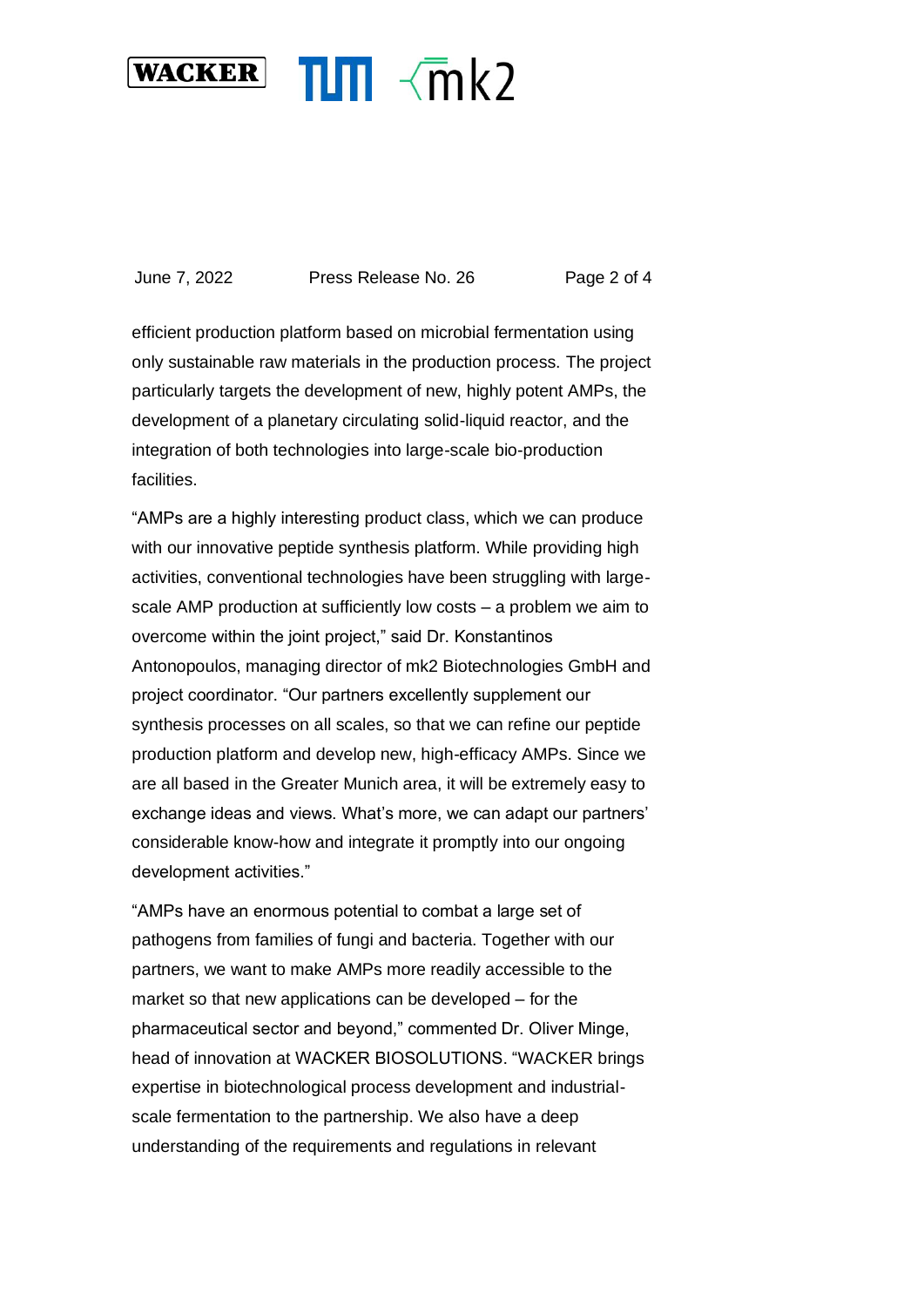

June 7, 2022 Press Release No. 26 Page 3 of 4

industries. WACKER offers a broad portfolio in the life science sector, and we are close to our customers."

Dr. Karl Glas, scientific director of Water Systems Engineering at the Technical University of Munich (TUM), added: "We are looking forward to providing and jointly optimizing our reactor technology and thereby contributing a disruptive tool for highly efficient solid-liquid reactions in biotechnological processes. We are convinced that we have found excellent partners for the development and integration of the reactor on both lab and large scales. The commercial application of our interdisciplinary process technologies will always be a core target of our research, particularly in the context of novel sustainable approaches like the industrial production of AMPs."

The project is co-funded by the Bavarian State Ministry for Economic Affairs, Energy and Technology in the context of the "BayVFP Life-Science Biotechnologie" funding program with up to EUR 980,000.

## **ABOUT MK2 BIOTECHNOLOGIES**

mk2 Biotechnologies, that emerged from an "EXIST Transfer of Research", develops, produces and investigates peptides and proteins at highest purity and quality standards using a revolutionary scalable synthesis technology. This way mk2 Biotechnologies enables the production of peptides, regardless of their physical or chemical properties, at large scales and low cost. For more information, visit: [www.mk2.bio](http://www.mk2.bio/)

## **ABOUT WACKER**

WACKER is a technological leader in the chemical industry and manufactures products for all key global industries. It is active in the silicone, polymer, life sciences and polysilicon markets. The products